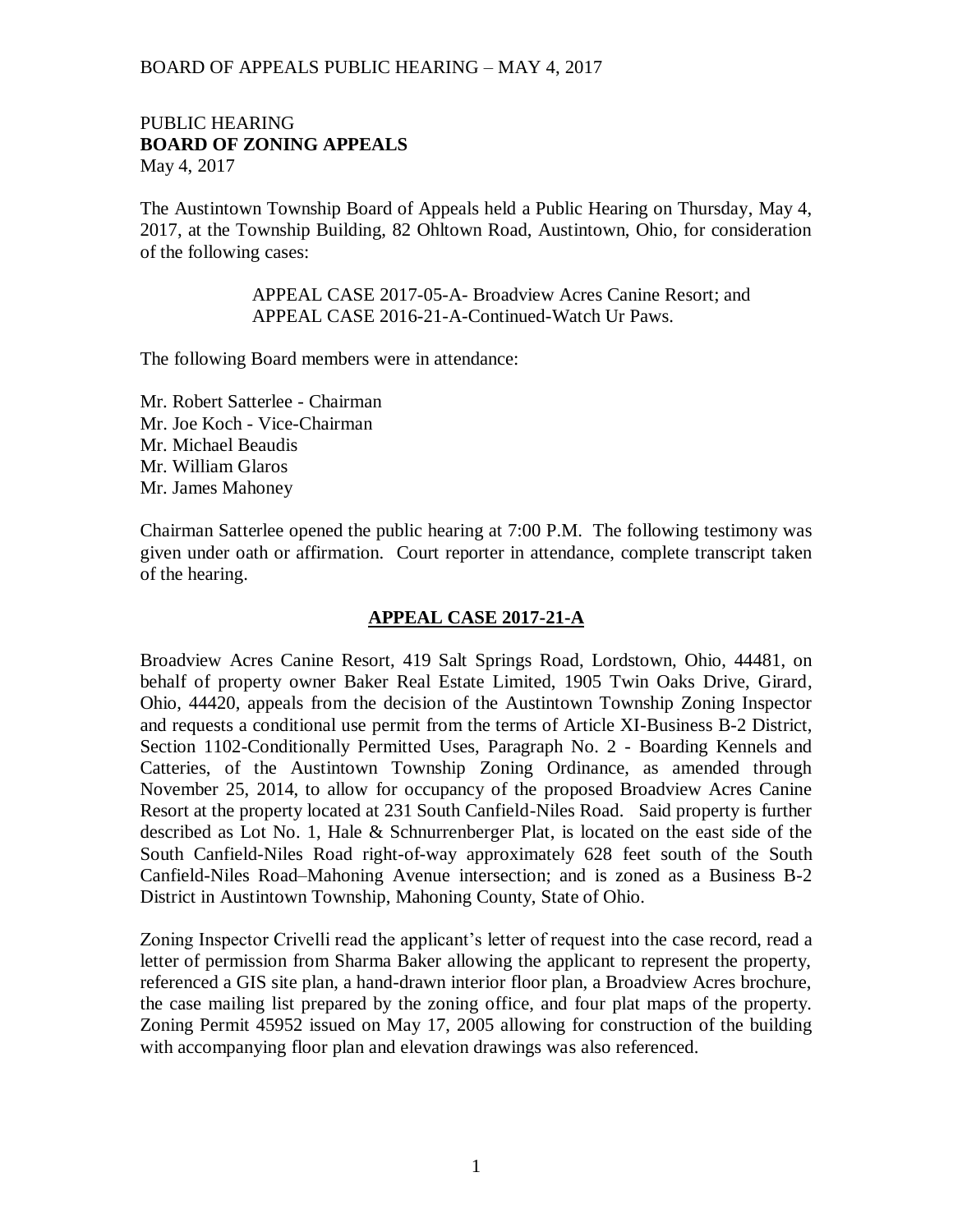Carrie DeCesare, 419 Salt Springs Road, Lordstown, Ohio, 44481, stated she wants to lease the building to reopen the dog kennel. She has been in business for ten years and wants to expand. Nothing needs to be done with the building to allow the business to open. Nothing will change with the existing structure.

Mr. Satterlee asked if the dogs would be inside the building at all times. Ms. DeCesares answered in the affirmative and stated there are no outdoor runs. The dogs will be taken outdoors into a fenced play yard for bathroom breaks and playtime which are short time periods for the dogs to run around. Playtime includes groups of dogs and sometimes they have pools for them if the dogs are social. Outdoor time is usually after breakfast and dinner. Dogs can also be taken out one at a time. The outdoor area was used previously for dog breaks.

Mr. Koch inquired about a pond. Ms. DeCesares advised the reference to the pools in the literature are kids pools. Zoning Inspector Crivelli advised there is a storm water retention pond outside the fenced area that is not part of the request.

Mr. Koch inquired about the hours of operation. Ms. DeCesares stated they open at 8:00 A.M. to 11:00A.M. Monday thru Friday and 3:00 P.M. to 5:30P.M. for pick-ups and drop-offs. Only the staff are there for long periods of time. Customer visits are short for drop-offs and pick-ups.

Mr. Koch asked about the qualification to become a certified vet tech. Ms. DeCesares advised schooling. Some of her employees have associate degrees in veterinarian assistance and others dog training courses with licenses and certificates

Mr. Satterlee asked if there were overnight stays. Ms. DeCesares stated they will do daycare and long-term boarding such as on weekends. Dogs can stay one night or up to a month based on customer need. Staffing arrives at 6:30 or 7:00 in the morning until noon. They come back after lunch to 6:00 or 7:00 P.M. The facility is closed for the evening. Everyone goes home and it starts over the next morning.

Mr. Beaudis inquired about animal emergencies when no one is working. Ms. DeCesares advised they use cameras that she monitors. She has never had any issues with her other facility. Over the years she has taken three dogs to the vet for illness. One was for old age, one an upset stomach, and one that was stung by a bee. She speculated she has housed over 70,000 dogs over ten years. Owners have to fill questioners out regarding the health of the dogs and they are always in contact with the owners.

Mr. Koch inquired about the size of her Lordstown facility. Ms. DeCesares stated is was larger with both indoor and outdoor runs and a larger play yard and a county setting. She described this facility as being more of an urban setting. She will keep the Lordstown facility open.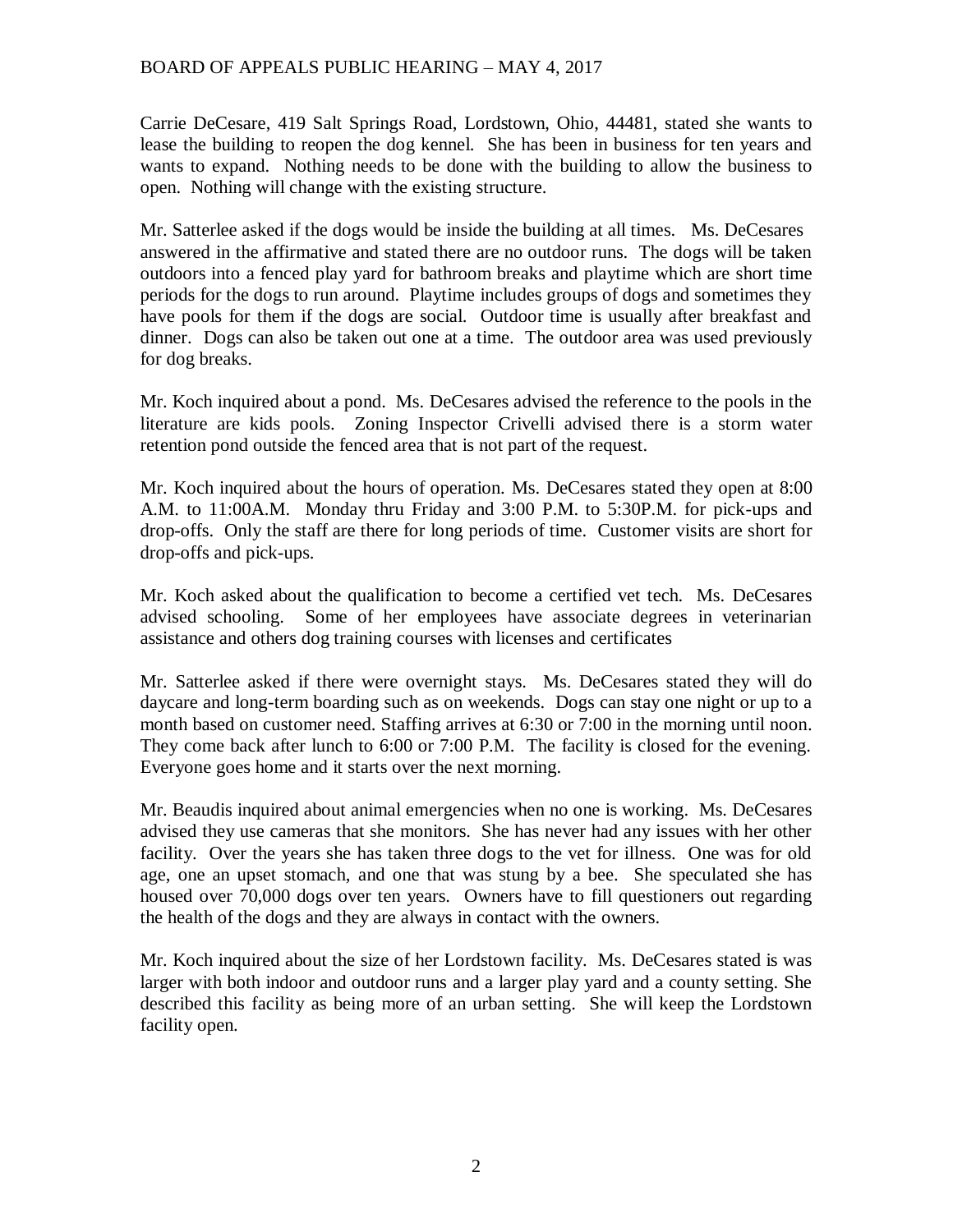There was discussion of the history of the building and the abutting zoning districts. Zoning Inspector Crivelli advised the subject property is zoned as a Business B-2 District.

Sharma Baker, 1905 Twin Oaks, stated the kennel was started in 2005 and continued to 2012. Her husband died in 2011. She stated there were no complaints when the kennel was operated in the past. The property will be cleaned every day and there will be no odors. Mrs. Baker remembered coming before the Board for this same approval in 2005. Mr. Koch commented that it was a great use and she is fortunate to have nice people to run this business.

No one else in attendance to speak for the request.

Atty. Bouffard stated he would like to learn more about the staffing and if the township requires a certificate of insurance for an emergency. Mr. Satterlee reviewed the hours that were given. Atty. Bouffard observed there are 12 hours when there are no staff onsite. Mr. Satterlee stated there will be two full-time employees plus the owner. Atty. Bouffard inquired about insurance and if there will be any additional outdoor runs. Mr. Satterlee advised under testimony the applicant advised there is a small outdoor area with the possibility of a small pool. He stated there were no outdoor dog runs proposed.

Atty. Bouffard referenced the 2005 drawing and inquired about a care area at the south of the building with reference to small five kennels and asking if they are indoor or outdoor. He stated this area appears to be a change versus the applicant stating there will be no changes. Mrs. Baker advised nothing has changed and there are no kennels outside. Zoning Inspector Crivelli advised the building was set roughly five feet from the southerly property line.

Mr. Satterlee was satisfied with the staffing discussion with the applicant. Atty. Bouffard inquired about the terms of the lease. Ms. DeCesares stated she has a two million-dollar liability business insurance contract. She stated there are no plans for outdoor dog runs. Dogs have to be physically taken outside into the play yard by a staff member four or five times a day for short periods of time for bathroom breaks and to run in the yard for exercise. There are two play areas. The one on the southside is small and stoned and will not be used at all. The lease is for five years with no plans to purchase but does contain a renewal option. Ms. DeCesares monitors the dogs from home on her computer. She has done business this way for the past ten years with no problems. At night the dogs are tired and ready to go to sleep.

Mr. Satterlee asked how many dogs stay overnight. Ms. DeCesares stated it was seasonal and when they are full they are full. Customers trust and love them and know their dogs will be well taken care off. She has worked with military officials for long term dog stays. Ms. DeCesares stated vet clinics run similar for dogs who have to stay overnight. As of right now, customers cannot log in to the security system to view their dog. Ms. DeCesares stated there is no licensing in Ohio for kennel standards. She stated she follow guidelines that would be approved by states that have licensing requirements. It is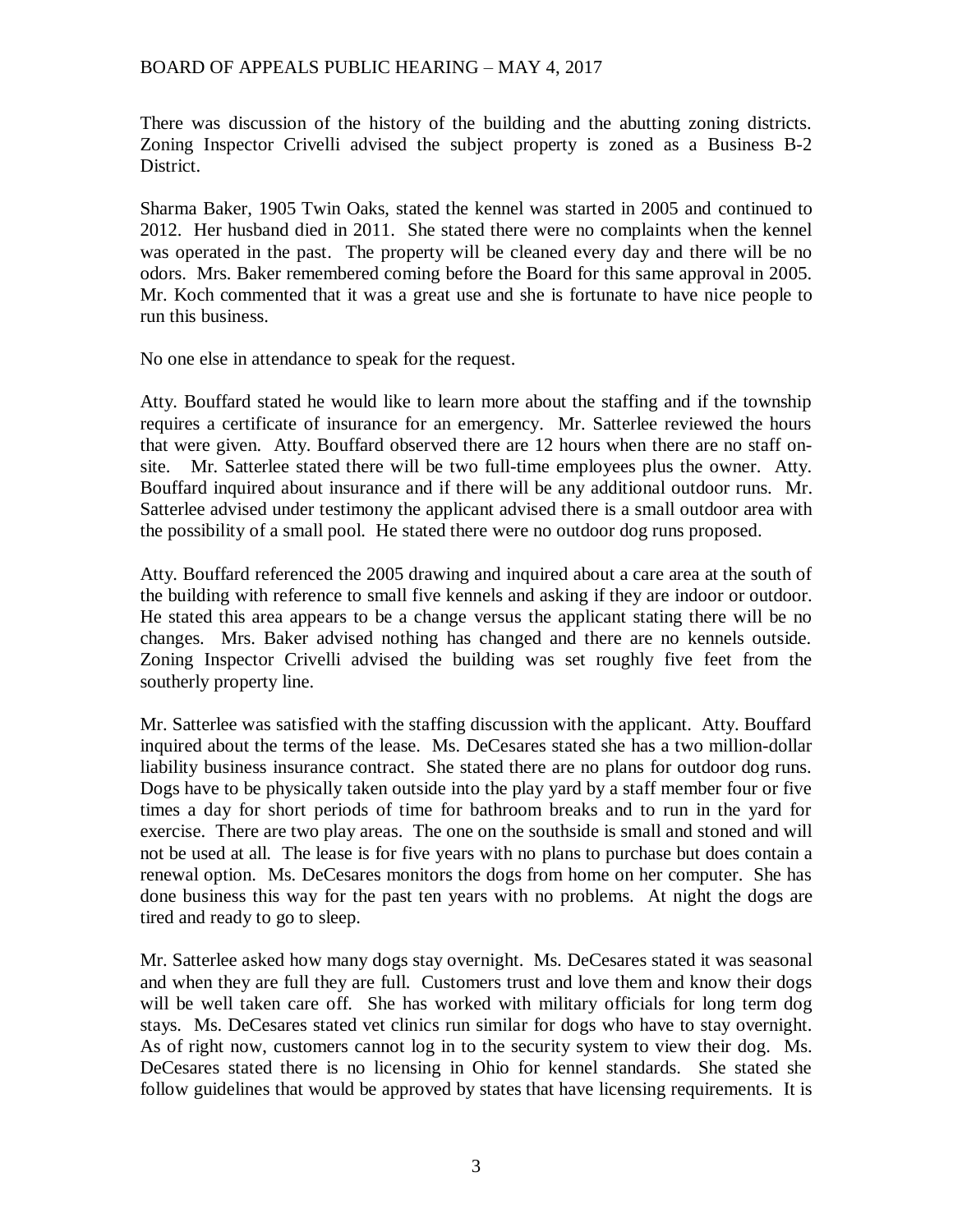not cost effective to have 24-hour staffing. The animals are contained and they cannot escape or hurt themselves.

Atty. Bouffard inquired about permits from the Mahoning County Board of Health. Ms. DeCesares stated she is not aware of heath department permits but Trumbull County has no requirements. She stated she understands she needs a permit from the fire department.

Mr. Glaros inquired as to the procedure if a dog becomes ill. Ms. DeCesares stated they would first contact the owner, then they go to the boarding questioner to see what vet the owner prefers, if that information is not available they would take the dog to the emergency vet clinic that is open 24 hours a day. She also stated there is a vet clinic operating in their front yard.

Atty. Rob Bouffard, 721 Boardman-Poland Road, Suite 201, introduced his clients Ed Reese, Rob Rupeka, and Ed Reese, Jr. He advised his clients own the seven-acre parcel zoned R-1 abutting the subject property. Briarfield Manor lies south and adjacent to the subject parcel. Although there are no current development plans the future use will most likely be skilled nursing, assisted living, and residential units. He compared the use to Shepard in Poland. He stated they are opposed to the granting of a conditional use permit due to potential noise problems and how that would interfere with his client's use of the property for senior citizens and the elderly who need skilled care. He also expressed concerns for health reasons. He stated the applicant's website lists cautions regarding kennel cough. He referenced kennel cough breakouts and the warning regarding airborne viruses and expressed concerns with unattended pets. He submitted Exhibit "A" Broadview Acres regarding kennel cough. He summarized his concerns being noise and health concerns and asked the board to address these concerns. He also stated there is no reliable method to keep dogs from barking.

Mr. Koch inquired about his concern with kennel cough and referenced the literature stating humans cannot catch kennel cough. Atty. Bouffard expressed concern with future residents who may have lung problems and referenced existing science that it is not transmittable to humans. He was appreciative that the Board would take a fresh look at this use considering it was ceased for a period of five years.

Mr. Satterlee asked if there were any animals allowed in the nursing facility. Atty. Bouffard deferred to his client. Mr. Reese stated any animal in the facility has to conform to state requirements for shots, etc. The state does not allow animals to walk around the nursing home. Mr. Koch observed kennel cough is a threat to dogs only. He also observed this is a conditional use permit subject to a review and if new science should indicate health concerns that can reviewed by the Board at a later date. Zoning Inspector Crivelli advised although there is a three year review the applicant can be brought before the Board for non-compliance at any time.

Atty. Bouffard referenced a 1995 resolution regarding barking dogs. Zoning Inspector Crivelli advised that is enforced by the APD and any citation could be forwarded to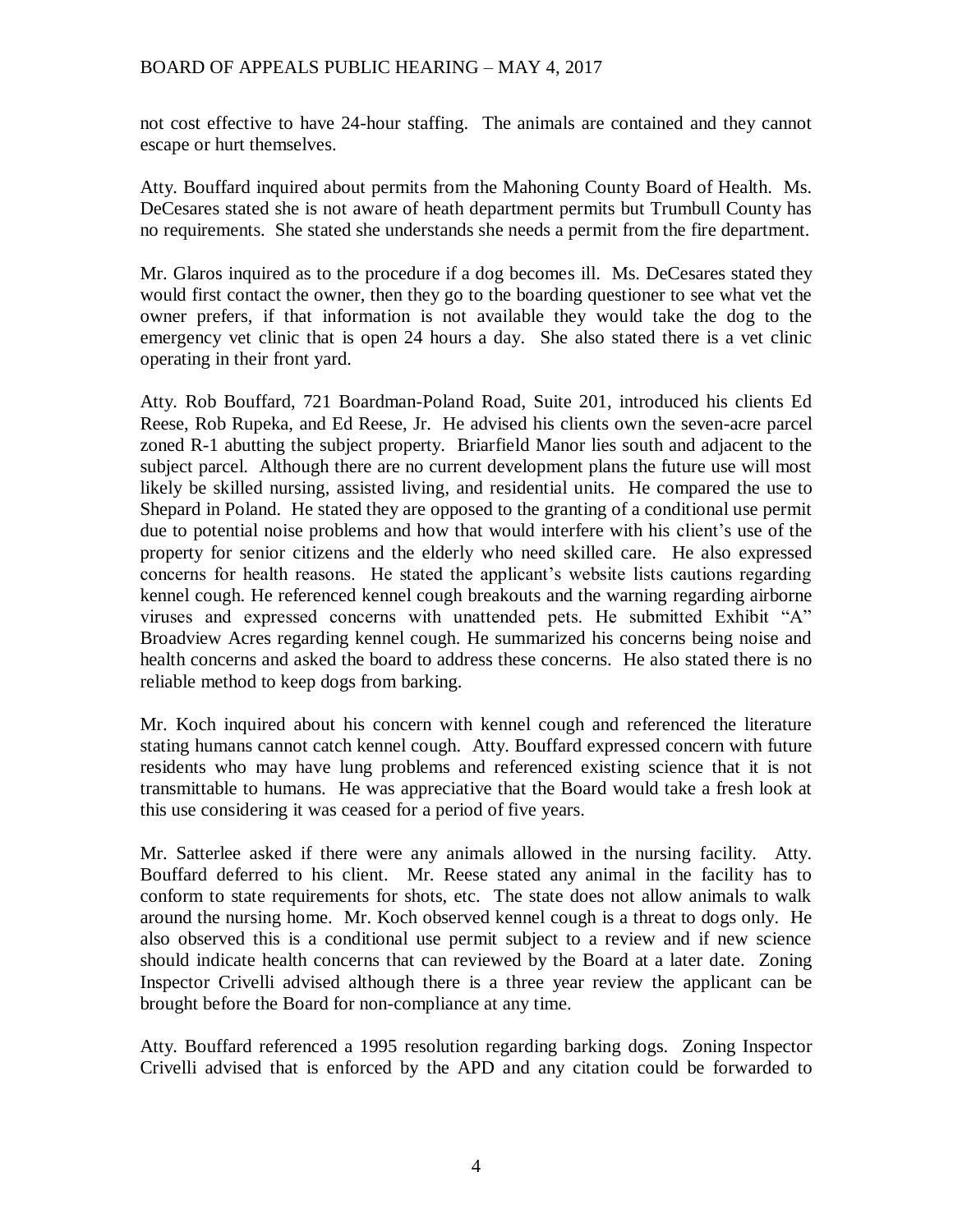zoning for review by the Board. Mr. Koch observed that barking dogs could be more of a problem than kennel cough and that could be addressed in the future if complaints occur.

Atty. Bouffard stated that it has been 12 years since the original approval and the Lordstown site is in a rural area whereas this is an urban setting with other properties such as Five Guys who may be nuisanced by excessive barking and referenced the applicant's testimony that this is an urban setting. Atty. Bouffard observed that conditional use permits can be structured and suggested the following:

- 1) Reduction of the term of review from three years to six months or one year;
- 2) He asked the board to prohibit any other added play areas and prohibit any out door runs. Mr. Satterlee referenced that she testified that there would be no new outdoor dog runs and she stipulated the play area in her testimony. Any approval would be based on her testimony.
- 3) He asked for restrictions on the hours dogs would be outside in the play area and the number of dogs that are allowed outside at any one time. He refenced an employee being one on one with the dogs outside.

Ms. DeCesares stated the most dogs outside at one time would be five dogs such as five dogs from the same family. Mr. Satterlee asked if she had 20 dogs how many would be taken out at one time. Ms. DeCesares stated five dogs at one time can be the maximum. The time outside is left to the dog but it is usually 5 to 15 minutes. The dogs are taken outside every hour and a half. They advertise that the dogs are taken out multiple times in the morning and afternoon. Most of the dogs are house dogs and tend to go out for a bathroom break and then back inside. The Lordstown facility is very controlled and quiet environment. She is aware this is an urban area and will maintain a quiet and controlled facility.

Mr. Beaudis asked what would be the latest time the dogs would be outside on any given day. Ms. DeCesares stated 7:00 P.M. She maintains strict hours of operation for dropping off dogs to reduce stress on the dogs. Ms. DeCesares stated the building alarm was set off unintentionally today and the employees in the vet clinic did not hear it. The building is sound proofed. There were no previous complaints at this location from the previous dog kennel. Mr. Beaudis stated he could not hear the alarm outside the building.

Atty. Bouffard inquired about the cleaning and removal of dog feces and concern during evening hours when dogs are inside for 12 hours with no bathroom break. He also asked that the exterior south end not be used as a kennel. The south end was confirmed by Mr. Koch based on the applicant's testimony. Atty. Bouffard asked for a six-month trial period for the conditional use. Mr. Koch asked the client if the lease can be adjusted in terms of time periods. Mrs. Baker stated adjusting the lease time period would not be a problem. Atty. Bouffard followed up with a sub-leasing question. Zoning Inspector Crivelli stated the conditional use is user specific and the user is accountable based on the testimony presented. Mr. Satterlee advised car lots that change tenants have to go thru this same process. Mr. Satterlee complimented Mr. Reese on the quality of his facility and surmised there will be no problems based on the distance of the facility from the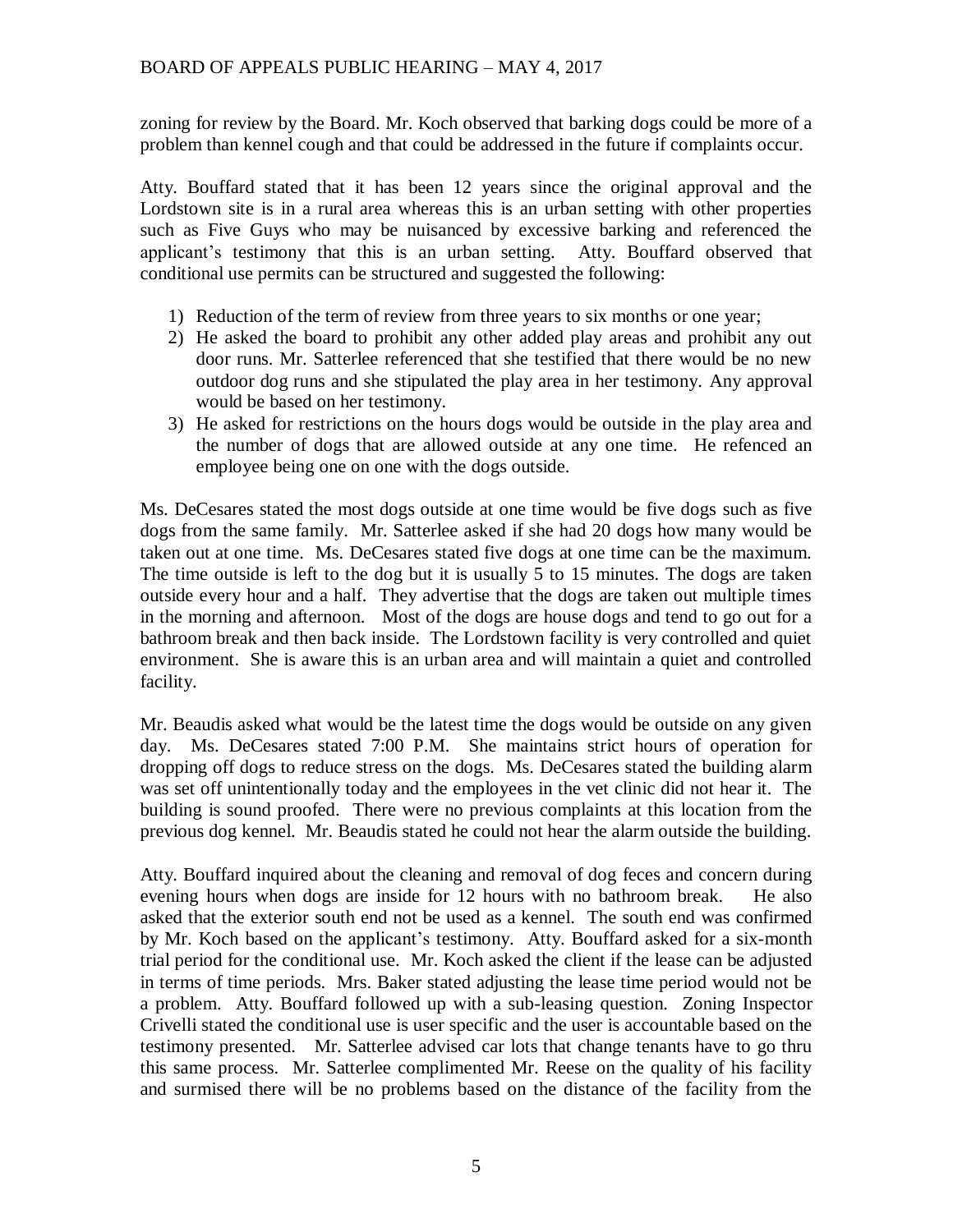nursing home and suggested future problems if they were to arise can be addressed by this process.

Mr. Reese expressed concerns of 15 to 20 to 30 dogs all coming out at one time for play time especially after being in a kennel for 12 hours and the fact that the business has only two employees. He stated they purchased the property for the continuance of their existing business. Ms. DeCesares stated there was room inside for playtime especially during rain storms. She stated there will never be 30 dogs outside at one time. Zoning Inspector Crivelli asked at any given time will there be more than five dogs outdoors. Ms. DeCesares stated she will have no more than five dogs and the play area is not big enough for more than five dogs. The outdoor time is basically where they can get exercise and bathroom breaks. There is room for one dog to exercise inside. The pool is a dollar general kids pool. Owners want to see their dogs have an opportunity to play in the pool.

Atty. Bouffard asked if there could be restrictions on outdoor play time during a proposed trial period. He also observed the dogs in Lordstown don't bark because they have a large outdoor area to roam. He emphasized the urban setting and proximity of other buildings in asking for the Board to establish a trail period. Mr. Satterlee stated most customers will want their dogs to have an exercise period. Mr. Koch disagreed with a trial period and suggested they are foreseeing problems before they exist. He observed Mr. Reese is very conscientious and if a problem were to arise one phone call to the applicant would probably correct a problem, if not the Board at that point can become involved. Mr. Koch stated the applicant knows what's best for her clients, otherwise, she would not be successful at it even given there are no state regulations similar to what Mr. Reese has to follow to operate his business. Mr. Koch stated he does not foresee problems at this location considering the quality of the applicant. If there are problems then they will be addressed in the future. There was some further discussion of the barking dog resolution adopted in 1995.

Mr. Reese observed the Board is comparing urban versus rural and this creates a concern for the future development of the property. Mr. Reese stated future development could be condos, independent living, or assisted living and the animals could cause a problem. He expressed difficulty of planning development for the future. Mr. Beaudis suggested the three-year review is adequate. Mr. Koch suggested buffers can be addressed in a PUD application. There was discussion of the original approval and Mr. Satterlee suggested as to a scenario wherein the previous kennel business may not have shut down and would still be operating at the time the abutting property was for sale. Atty. Bouffard asked for a one-year review period too start. Mr. Satterlee noted his concern.

Ms. DeCesare did not offer a rebuttal.

No one else in attendance to speak against the request.

The Board adjourned into executive session at 8:30 P.M.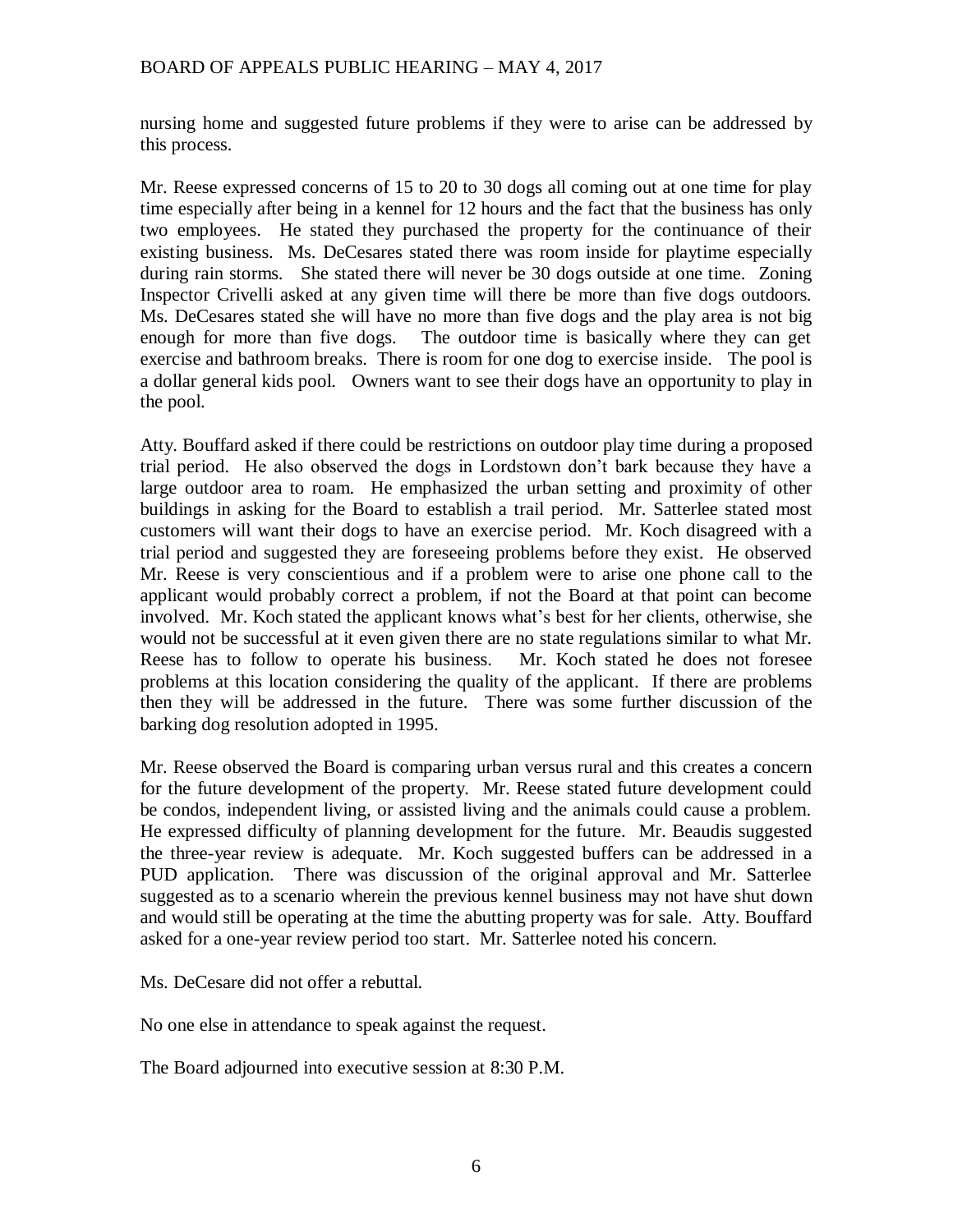The Board reconvened from executive session at 8:45 P.M.

Mr. Koch stated there is plenty of recourse in the future to deal with any problems and suggested a future PUD request may also address potential problems.

**2017-05-A-Broadview Acres Canine Resort:** Motion by Mr. Koch to approve the conditional use permit including all representations made by the applicant.

Seconded by Mr. Mahoney.

Roll call vote: Mr. Glaros - Yes; Mr. Mahoney – Yes; Mr. Koch – Yes; Mr. Beaudis – Yes; and Mr. Satterlee – Yes.

Zoning Inspector Crivelli advised the applicant she can occupy the building immediately and advised Atty. Bouffard he has 30 days to file an appeal of the decision in Mahoning County Common Pleas Court. Mr. Satterlee advised there is an avenue for review if an issue or problem should arise.

### **APPEAL CASE 2016-21-A-Continued & Revised**

Watch Ur Paws, 1726 South Raccoon Road, Austintown, Ohio, 44515,on behalf of property owner Cera Management, LLC, 427 South Broad Street, Canfield, Ohio, 44406, appeals from the decision of the Austintown Township Zoning Inspector and requests a conditional use permit from the terms of Article XI-Business B-2 District, Section 1102- Conditionally Permitted Uses, Paragraph No. 2 - Boarding Kennels and Catteries, of the Austintown Township Zoning Ordinance, as amended through November 25, 2014, to allow for expansion of "Watch Ur Paws" into the tenant space located at 1724 South Raccoon Road. Said property is further described as Lot No. 2, Plaza West Plat No. 1, is located on the south side of the New Road right-of-way approximately 300 feet west of the South Raccoon Road-New Road intersection; and is zoned as a Business B-2 District in Austintown Township, Mahoning County, State of Ohio.

Zoning Inspector Crivelli read the applicant's letter of request dated April 12, 2017 into the case record, read a letter of permission from property owner S. Samuel Cera, Jr. permitting the applicants to represent the property, referenced a hand drawn interior floor plan, the zoning confirmation letter for Appeal Case 2016-21-A, the conditional use permit, the approved minutes of the January 12, 2017 public hearing, the case mailing list prepared by the zoning office, and three plat maps of the property.

Mr. Satterlee stated the mailing list for case 2016-21-A will be incorporated into the case record.

Robin Stowe, 121 Belmont Avenue, Niles, Ohio, 44446, stated they want to expand the business. They have customers on a waiting list.